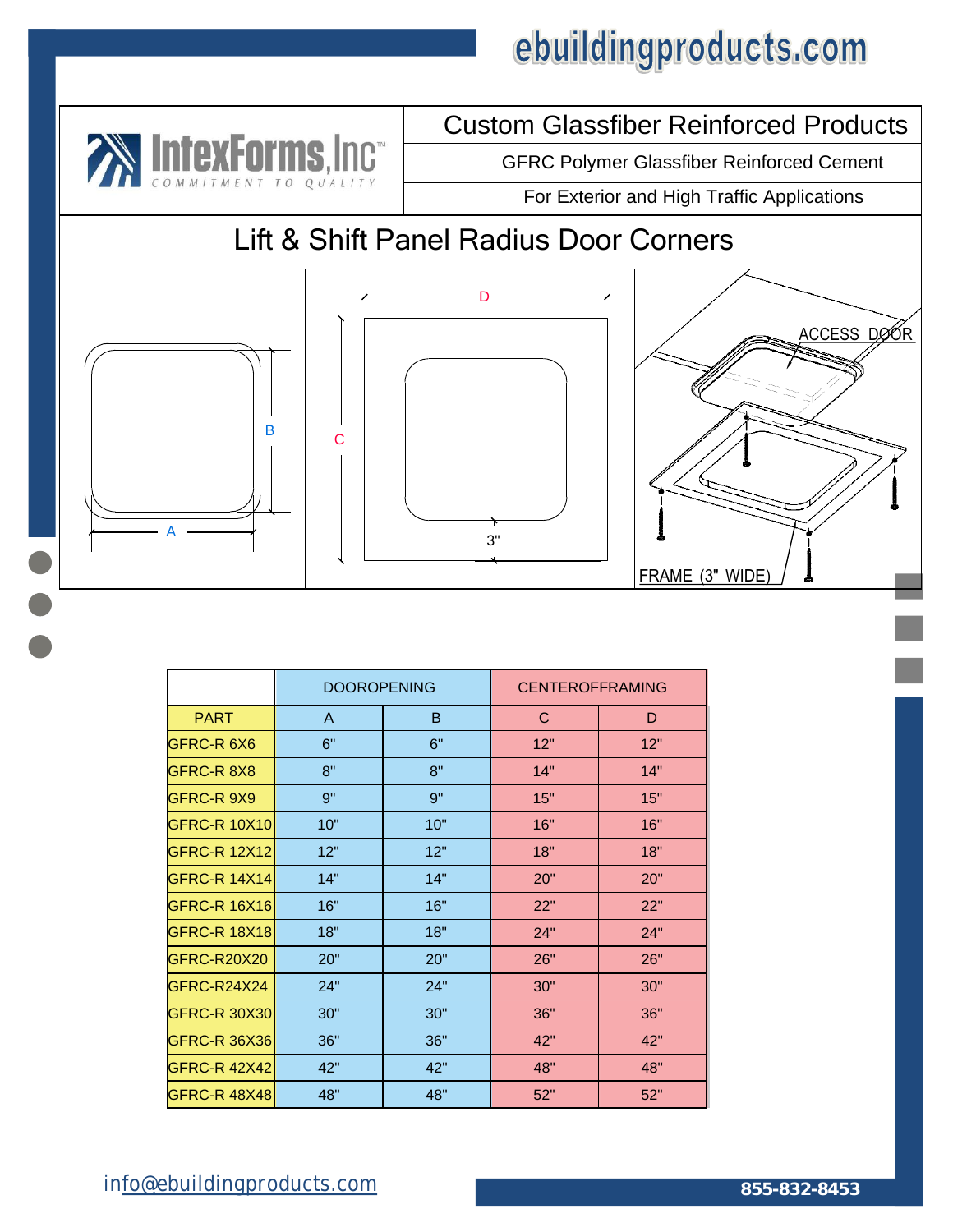Custom Glassfiber Reinforced Products



|                     | <b>DOOR OPENING</b> |     | <b>CENTER OF FRAMING</b> |     |
|---------------------|---------------------|-----|--------------------------|-----|
| PART#               | A                   | B   | C                        | D   |
| GFRC-S 6X6          | 6"                  | 6"  | 12"                      | 12" |
| GFRC-S 8X8          | 8"                  | 8"  | 14"                      | 14" |
| GFRC-S 9X9          | 9"                  | 9"  | 15"                      | 15" |
| <b>GFRC-S 10X10</b> | 10"                 | 10" | 16"                      | 16" |
| <b>GFRC-S 12X12</b> | 12"                 | 12" | 18"                      | 18" |
| <b>GFRC-S 14X14</b> | 14"                 | 14" | 20"                      | 20" |
| <b>GFRC-S 16X16</b> | 16"                 | 16" | 22"                      | 22" |
| <b>GFRC-S 18X18</b> | 18"                 | 18" | 24"                      | 24" |
| <b>GFRC-S 20X20</b> | 20"                 | 20" | 26"                      | 26" |
| <b>GFRC-S 24X24</b> | 24"                 | 24" | 30"                      | 30" |
| GFRC-S 30X30        | 30"                 | 30" | 36"                      | 36" |
| <b>GFRC-S 36X36</b> | 36"                 | 36" | 42"                      | 42" |
| <b>GFRC-S 42X42</b> | 42"                 | 42" | 48"                      | 48" |
| GFRC-S48X48         | 48"                 | 48" | 52"                      | 52" |

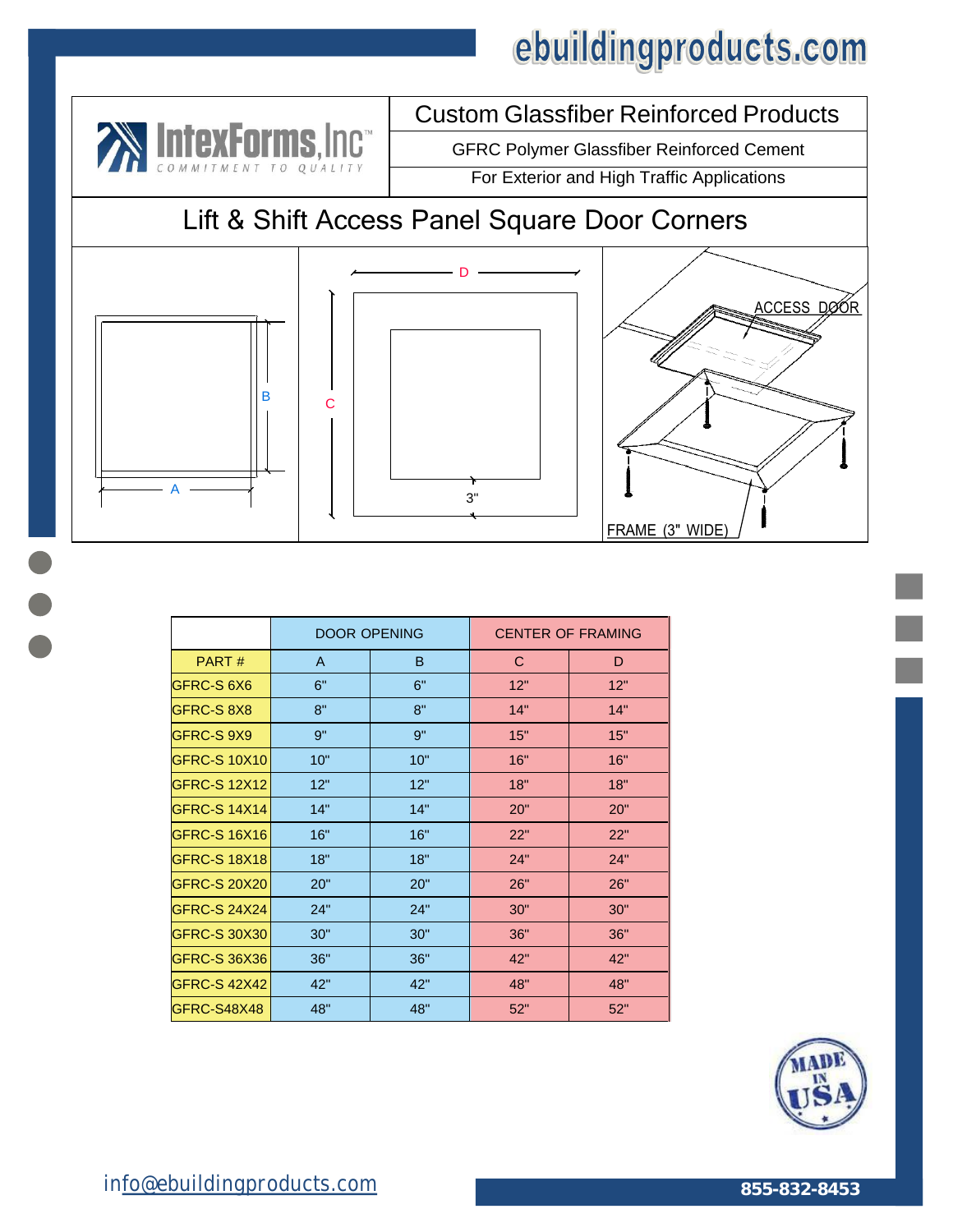

### Custom Glassfiber Reinforced Products

GFRC Polymer Glassfiber Reinforced Cement

For Exterior and High Traffic Applications

### Hinged Access Panel Radius Door Corners







|                    | <b>DOOR OPENING</b>           |            | <b>CENTER OF FRAMING</b> |          |
|--------------------|-------------------------------|------------|--------------------------|----------|
| PART#              | A                             | B          | C                        | D        |
| GFRC-R 6X6H        | 6"                            | 6"         | 12"                      | 12"      |
| GFRC-R 8X8H        | 8"                            | 8"         | 14"                      | 14"      |
| <b>GFRC-R 9X9H</b> | 9"                            | 9"         | 15"                      | 15"      |
| GFRC-R10X10H       | 10"                           | 10"        | 16"                      | 16"      |
| GFRC-R12X12H       | 12"                           | 12"        | 18"                      | 18"      |
| GFRC-R14X14H       | 14"                           | 14"        | 20"                      | 20"      |
| GFRC-R16X16H       | 16"                           | 16"        | 22"                      | 22"      |
| GFRC-R18X18H       | 18"                           | 18"        | 24"                      | 24"      |
| GFRC-R20X20H       | 20"                           | 20"        | 26"                      | 26"      |
| GFRC-R24X24H       | 24"                           | 24"        | 30"                      | 30"      |
| GFRC-R30X30H       | 30"                           | 30"        | 36"                      | 36"      |
| GFRC-R36X36H       | 36"                           | 36"        | 42"                      | 42"      |
| GFRC-R42X42H       | 42"                           | 42"        | 48"                      | 48"      |
| GFRC-R48X48H       | 48"                           | 48"        | 52"                      | 52"      |
|                    | <b>LOCK</b><br><b>OPTIONS</b> | Lock & Key | Slotted                  | Magnetic |
|                    |                               |            |                          |          |

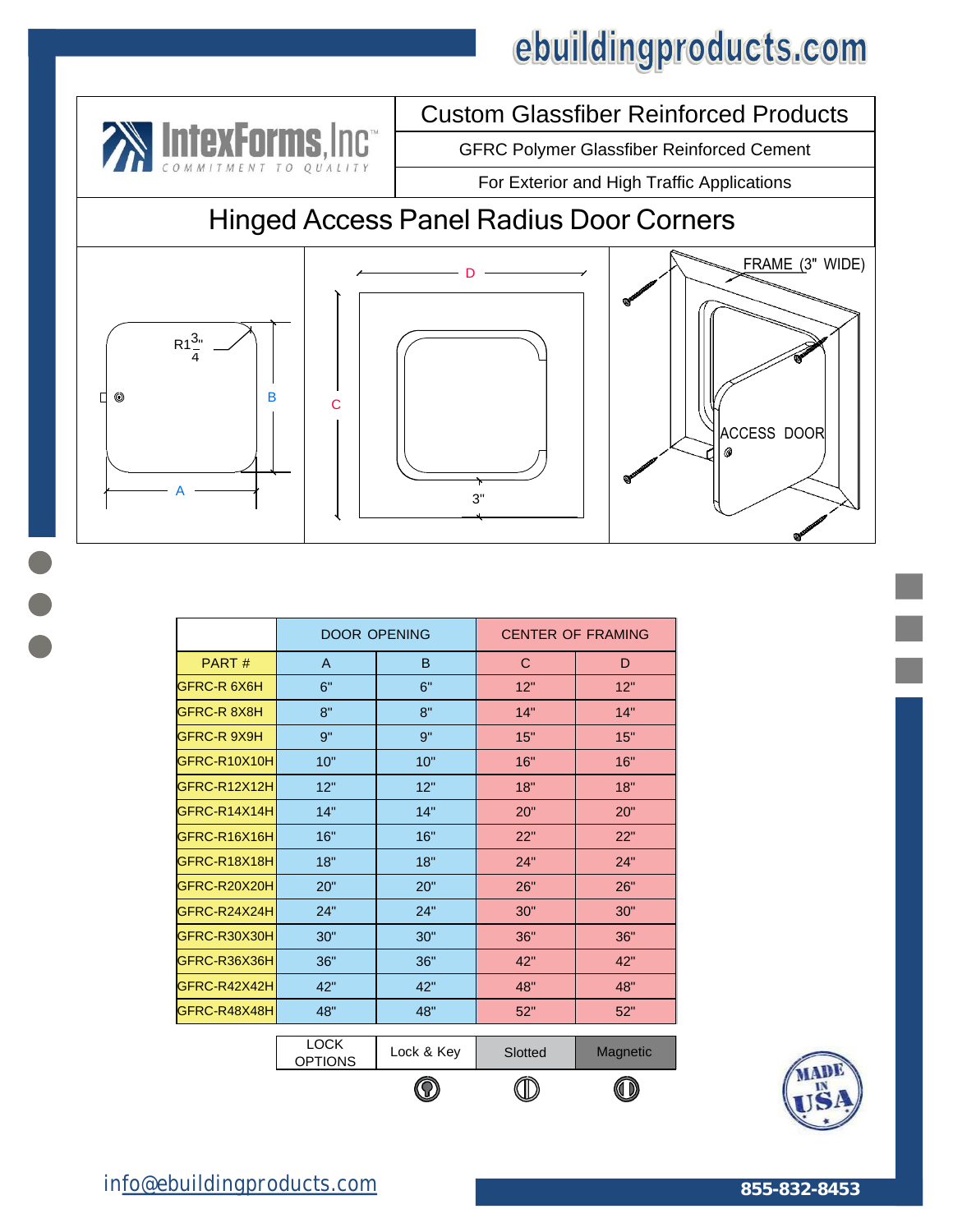Custom Glassfiber Reinforced Products



|              | <b>DOOR OPENING</b>           |            | <b>CENTER OF FRAMING</b> |          |
|--------------|-------------------------------|------------|--------------------------|----------|
| PART#        | A                             | B          | C                        | D        |
| GFRC-S 6X6H  | 6"                            | 6"         | 12"                      | 12"      |
| GFRC-S 8X8H  | 8"                            | 8"         | 14"                      | 14"      |
| GFRC-S 9X9H  | 9"                            | 9"         | 15"                      | 15"      |
| GFRC-S10X10H | 10"                           | 10"        | 16"                      | 16"      |
| GFRC-S12X12H | 12"                           | 12"        | 18"                      | 18"      |
| GFRC-S14X14H | 14"                           | 14"        | 20"                      | 20"      |
| GFRC-S16X16H | 16"                           | 16"        | 22"                      | 22"      |
| GFRC-S18X18H | 18"                           | 18"        | 24"                      | 24"      |
| GFRC-S20X20H | 20"                           | 20"        | 26"                      | 26"      |
| GFRC-S24X24H | 24"                           | 24"        | 30"                      | 30"      |
| GFRC-S30X30H | 30"                           | 30"        | 36"                      | 36"      |
| GFRC-S36X36H | 36"                           | 36"        | 42"                      | 42"      |
| GFRC-S42X42H | 42"                           | 42"        | 48"                      | 48"      |
| GFRC-S48X48H | 48"                           | 48"        | 52"                      | 52"      |
|              |                               |            |                          |          |
|              | <b>LOCK</b><br><b>OPTIONS</b> | Lock & Key | Slotted                  | Magnetic |
|              |                               | $\bf{V}$   |                          | O DJ     |

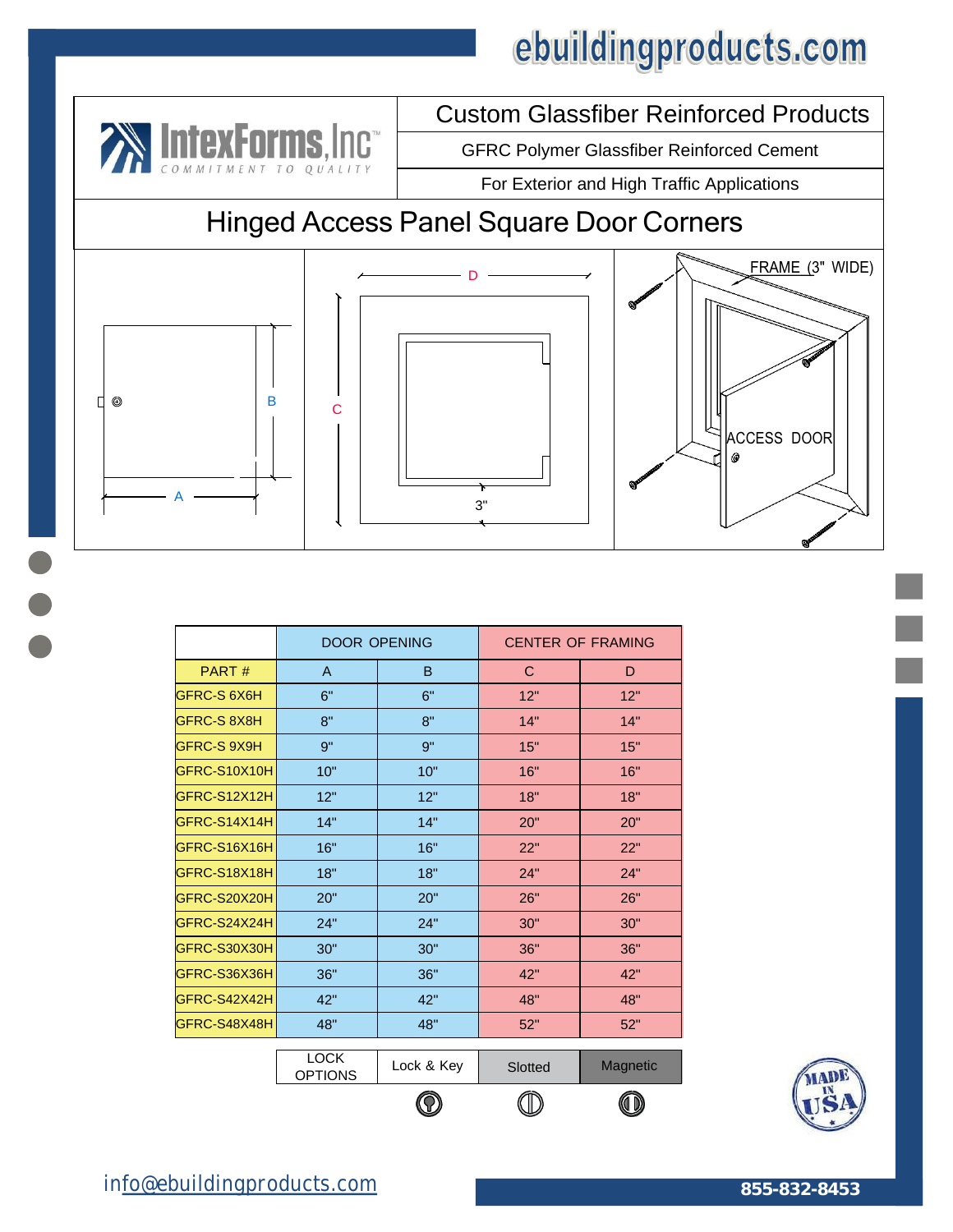### IntexForms, Inc.

GlassFiber Reinforced Custom Products

Spec 2A (Rev.33) Rev. September 2019 Page 1.

IntexForms, Inc. GFRC\* - Polymer Glassfiber Reinforced Cement (For Exterior and High Traffic Applications)

#### 1. GENERAL

#### 1.1 Scope:

Furnish all materials, labor, equipment and related services necessary to supply and erect Intex GFRC\* units indicated and described in the contract documents and in compliance with local codes.

#### 1.2 Work Included:

- 1. Supply of Intex GFRC\* Units
- 2. Erection
- 3. Supply of connection hardware

#### 1.3 Related Work Excluded:

- 1. Pre-cast concrete
- 2. Structural framing
- 3. Finishes Note: Intex GFRC\* is available in natural (cement) gray color only and requires field finishing.
- 4. Caulking

#### 1.4 Intent:

This specification is intended to generally outline the Intex GFRC\* requirements. It is not intended to amend or change the manufacturer's printed specification.

1.5 Design Responsibility:

Intex GFRC\* is to be considered a decorative material only. IntexForms, Inc. cannot take responsibility for structural load (Live or Wind) or seismic considerations.

1.6 Manufacturers:

**IntexForms, Inc.** 

#### 1.7 Samples and Submittals:

Submit a minimum of (3) three  $-8$ " x 8" Intex GFRC\* flat samples to the finishing contractor for coating selection.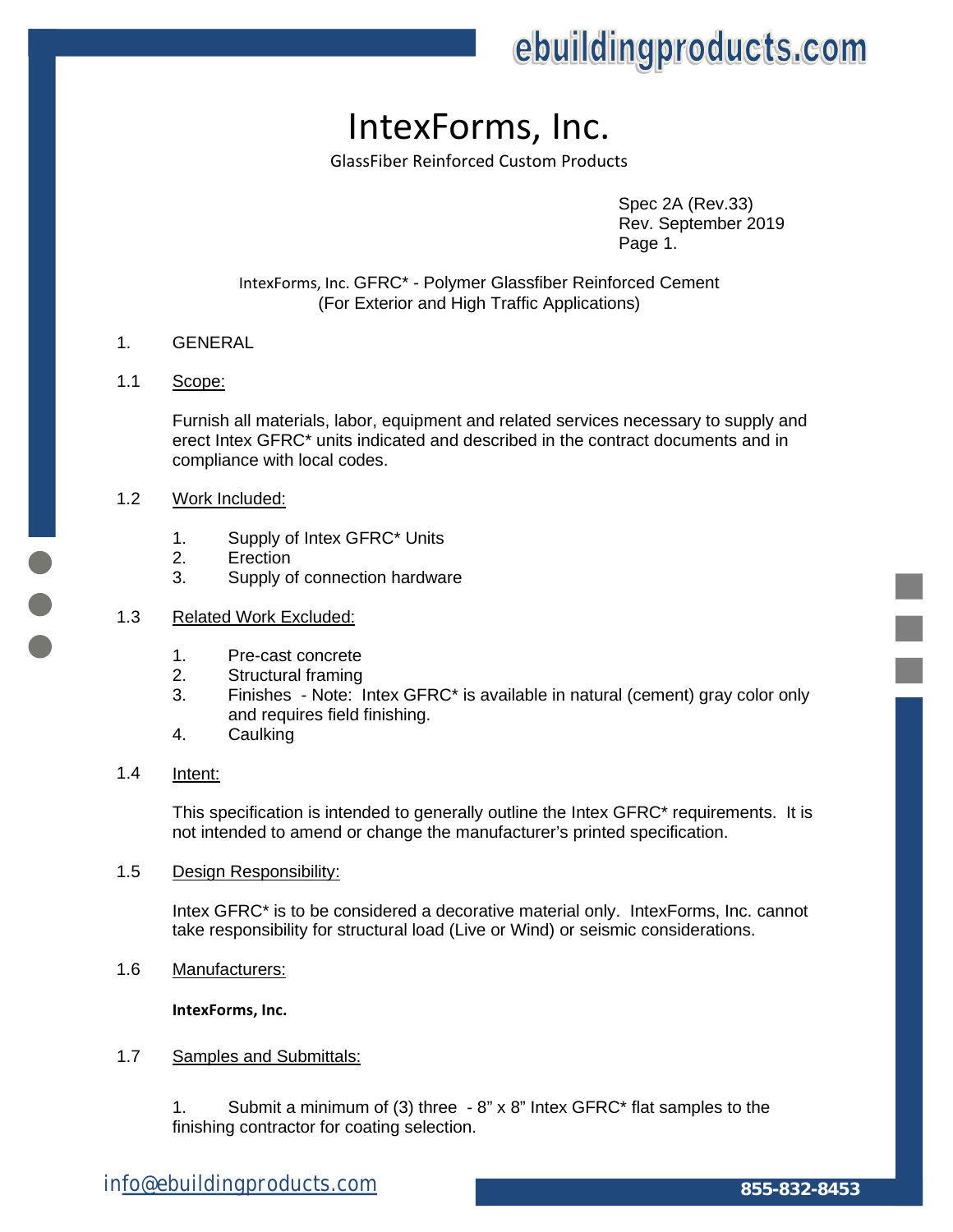

 SPEC 2A (Rev.33) Rev. September 2019 Page 2.

#### IntexForms, Inc. GFRC\* - Polymer Glassfiber Reinforced Cement (For Exterior and High Traffic Applications)

#### 1.7 Samples and Submittals: cont'd

2. Submit shop drawings for approval showing plans, sections, details, joint treatment, reinforcing, fastening devices and the relation of the Intex GFRC\* to the surrounding construction.

3. Prior to production, upon request erect one prototype unit on-site or at the Intex plant for inspection by the architect.

#### 1.8 Substitutions:

Companies desiring to submit proposals other than Intex shall, at least 10 working days in advance of the bid date, submit to the architect all information of the system. These companies must have a minimum of 5 years experience and provide photographs and shop drawings of 3 projects similar in scope with names of architects and contractors. Independent test data showing compliance with the specified system and 3 physical samples must also be submitted.

- 2.0 PRODUCTS
- 2.1 Materials:

1. Intex GFRC\* units shall be prefabricated with Polymer Glassfiber Reinforced Cement (P.G.R.C.).

2. Units are to be suitably reinforced.

3. Intex GFRC\* shall be ready to receive finish coatings as specified elsewhere. These coatings shall be applied after the units are installed.

4. Where exposed face fasteners are used, these shall be stainless steel. All other fasteners or connectors shall be galvanized or plated.

5. Note: Intex GFRC\* is supplied in natural (cement) grey color only and requires field finishing by others.

#### 2.2 Tolerances (Fabrication):

Dimensional - all directions  $+/- 1/8"$ Thickness - skin  $+ 1/8$ " / -1/16" Thickness - total unit  $+ 1/4"$  / -  $1/8"$ Warpage or bowing  $+/-1/16$ " per foot

2.3 Physical Properties:

Shell Thickness 3/16" to 3/8" Weight (depending on reinforcing) 2-1/2 to 6 lbs./sq.ft.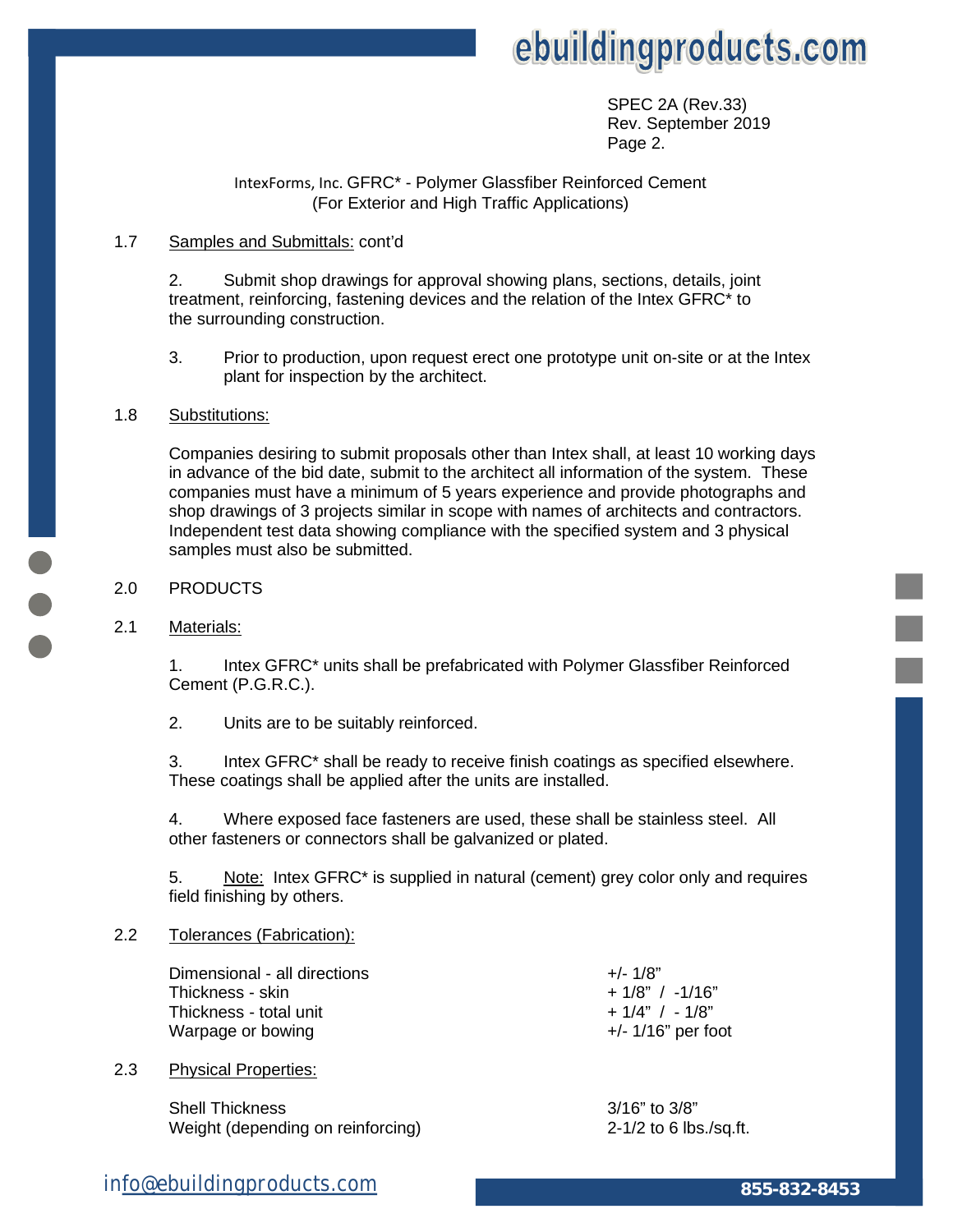SPEC 2A (Rev.33) Rev September 2019 **Page 3.** The contract of the contract of the contract of the Page 3.

> IntexForms, Inc. GFRC\* - Polymer Glassfiber Reinforced Cement (For Exterior and High Traffic Applications)

#### 2.3 Physical Properties: (cont'd.)

| Density                                                              | approx. 140 lbs./cu.ft. |
|----------------------------------------------------------------------|-------------------------|
| Tensile strength                                                     | 1300 p.s.i.             |
| Bending strength                                                     | 2600 p.s.i.             |
| Compressive strength                                                 | 8000 p.s.i.             |
| Shear strength (interlaminar)                                        | 650 p.s.i.              |
| Pullout Test (steel angle)                                           | 975 lbs. (min.)         |
| Fastener Test Pullout (wood stud)                                    | 440 lbs. (avg.)         |
| Fastener Test Pullout (metal stud)                                   | 340 lbs. (avg.)         |
| Fastener Test Push Through                                           | 550 lbs. (avg.)         |
| Uniform Load @ 25 PSF (deflection in inches)                         | $0.041$ in (avg.)       |
| Racking Test @ 1,400 Load Lbs (deflection in inches)                 | 1.044 No Failure        |
| Flexural Test @ 260 Load Lbs (deflection in inches) 0.365 No Failure |                         |
| Compression Test @ 8000 Lbs (deflection in inches)                   | 0.002 No visable Damage |
| Fuel contributed (A.S.T.M. E84-80)                                   | 5                       |
| Flame spread (A.S.T.M. E84-80)                                       | 5                       |
| Smoke Index (A.S.T.M. E84-80)                                        | 15                      |

#### 3.0 EXECUTION

#### 3.1 Delivery, Storage and Handling:

1. Transport and handle units in a manner that avoids excessive stresses or damage.

2. Store units on a level and clean surface.

#### 3.2 Pre-Installation Responsibilities:

1. Prior to manufacturing, dimensions and conditions not shown on the drawings will be checked by the erector for inclusion by the manufacturer.

2. Prior to installation, the erector shall check job-site dimensions. Any discrepancies between design and field dimensions shall be brought to the attention of the General Contractor and the Architect. Work shall not proceed until these discrepancies are corrected.

#### 3.3 Erection Qualifications:

The erector must be regularly engaged in the erection of Glassfiber Reinforced Cement or Pre-cast Concrete panels.

#### 3.4 Erection:

1. Units shall be lifted with suitable devices at points indicated by the manufacturer.

2. Installation of units shall be plumb and level.